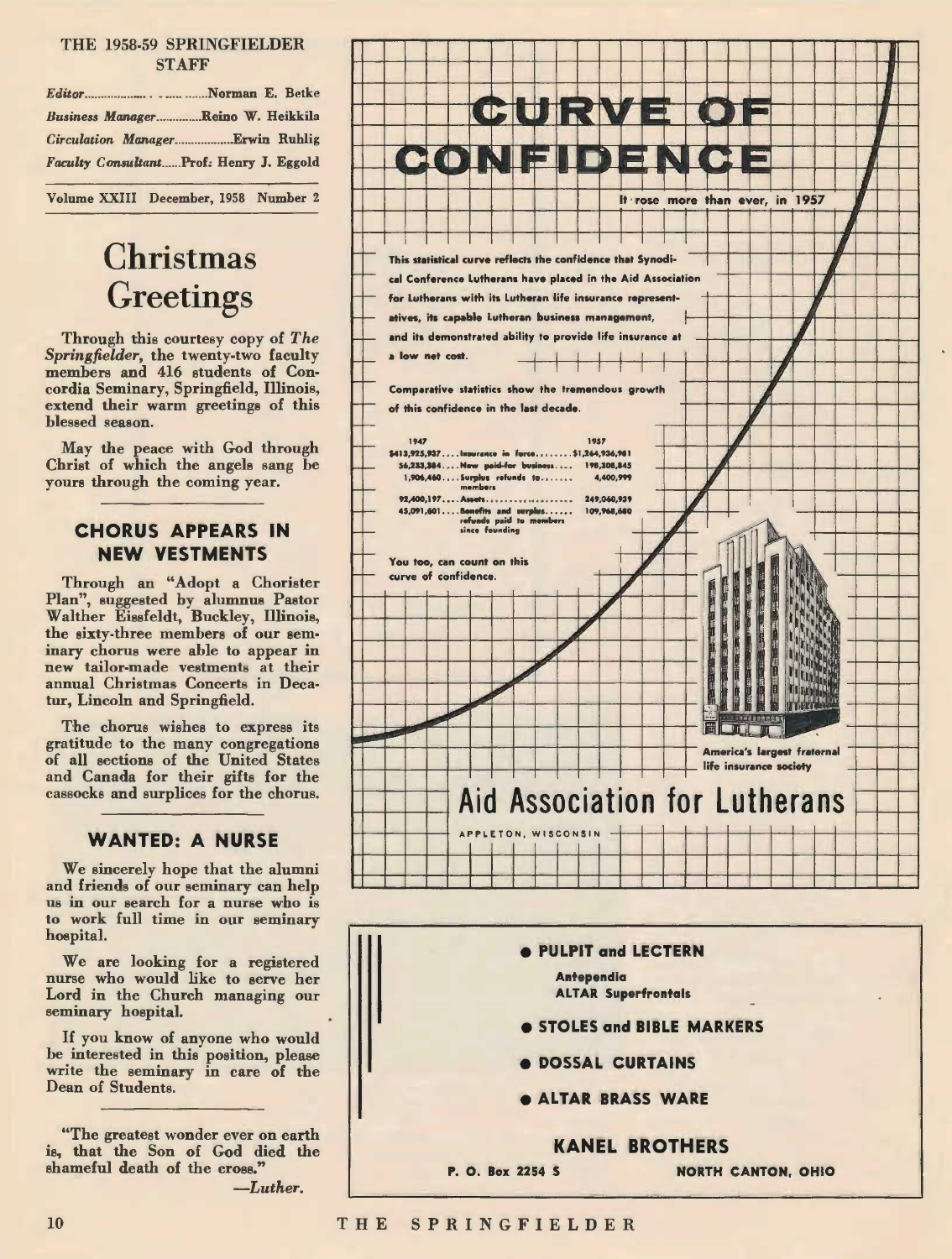The Preacher In Preaching

If the sermon is the medium through which God is seeking to establish and maintain a living relationship with men, that the man behind the sermon assumes a strategic significance, In discussing the role of'the preacher it is well to avoid either of two extremes. On the one hand, we should not so overemphasize the work of the Spirit as to discount the personality of the herald nor the message which he brings to men in his sermon. On the other hand, we must guard against stressing the techniques of preaching to such an extent as practically to deny the operation of the Holy Spirit by making the sermon merely a human encounter and its success dependent upon human powers of persuasion. Here we must maintain both the value of the preacher as voice and the value of the Spirit as the divine power operative through the Word.

Certainly the Scriptures do not minimize the role of the preacher. Throughout the Old Testament era God used men, Moses and the prophets, to reveal Himself to men. Their "Thus saith the Lord" was the instrument of God Himself by which He revealed Himself to men in His judgment and mercy.

Similarly also the New Testament stresses the importance of the preacher as the mouthpiece of God in His saving address to men. After training his disciples Jesus sent them forth with the command: "Ye shall be witnesses unto me." As witnesses they were to testify to the saving activity of God in their own lives. He sent them forth as heralds of God to proclaim to all the world the message of the Kingdom: it has come, it is coming, it will come. What they had heard in secret they were to shout from the house-tops. Their business was to preach repentance and remission of sins in His name. Paul himself describes the strategic importance of the preacher when he says: "Now then, we are ambassadors for Christ," men commissioned by Christ Himself, representatives of Christ to men, with all the authority of Christ behind them. Moreover, he adds, "God has committed unto us the Word of reconciliation." Their task was to lodge in men's hearts the Word that not only declares men reconciled, but which at the same time reconciles men to God. As God's plenipotentiaries they were to beseech men, "as though God did beseech you by us, ... Be ye reconciled to God."

This is still the role of the Christian preacher today. He is God's middle-man, channeling the treasures of God's grace to needy men. Preaching is, in the words of Phillips Brooks, "truth through personality."2 "Pastors are not merely letter carriers, simply repeating what has been written more than a thousand years ago. They are ambassadors, called to make God's Word a living event in the contemporary context of life."3 Like Ezekiel of old, the preacher is to take the roll and eat it and out of the abundance of the strength which he has received from it he is to minister to others. He is to become so familiar with the treasures of God's grace that as he preaches his very words will be the instrument of the Spirit to lead others to see as he sees, to feel as he feels, to find Life as he himself has found it.

The first requisite for the minister of Christ, therefore, is that he be a saved man. This was the genius of apostolic preaching. The apostles were men who had encountered Christ and whose lives had been changed by Him. Their whole ministry was nothing more than a share with others of the benefits they had received from Christ, St, John describes his ministry as a witness to the saving activity of God in his own life when he says: "Of what existed from the very beginning, of what we heard with our ears, of what we saw with our eyes, of what we witnessed and touched with our own hands, ... we bring you word, so that you may share our fellowship; and our fellowship is with the Father and with His Son Jesus Christ."4

So closely did Paul identify himself with his message that he frequently refers to his message as "my Gospel."0 So captivated were the apostles by their message that even in the face of threats of persecution they cried out with a boldness born of faith: "We cannot but speak the things which we have seen and heard." "The apostles were not made preachers by theology but by a personal act and the experience of it,

by a new life and not a new creed, a new power and not a new institution. There was indeed a new soci ety, but it was made by the new power."<sup>6</sup>

The spirit of the apostles must be that of the minister of Christ today. He. 1s to witness to men the things that he has seen and heard. Scherer emphasizes this point when he says: "I wonder at times if anything more is needed to catch the wistful stare of men and women in our generation, anything but the sure sound, as if one had been off on a journey and returned with news."7 He and his message must become indentified. The preacher therefore is no neutral party. He cannot maintain the cold objectivity of a modern newscaster. He is an unabashed partisan to the saving revelation of God. In his preaching he is to witness to the condemning power of the Law and to the saving power of the Gospel. His deliberate intention must be to per suade men to be reconciled to God as he himself is,8 "To be thus taken command of so that our testimony when we go out to speak of Christ it is not ours at all but Christ's self testimony-this is our vocation and the hope of our ministry."9 George Wharton Pepper, one of the few laymen invited to deliver the Yale lectures on preaching, points out that when the pew recognizes that all is not well with the man who is exhort ing them, the message will have lost much of its penetrating power.10 When asked what type of pastor was needed for a certain parish, Carlyle replied: "What this parish needs is a man who knows God otherwise than by hearsay."11 And Nietzsche cried out: "These Christians must show me that they are redeemed before I will believe in their Redeemer."12

The preacher, therefore, must be infinitely more than a mere craftsman, a theological technician. His life must be a worship before it can be a ministry. He must know the deceitfulness of the other law in his members; he must know that the law kills and damns; but he must know for himself the grace of God in Christ that pardons sin, that comforts in sorrow, and that gives life and hope forever. He must not

(Continued on Page 7)